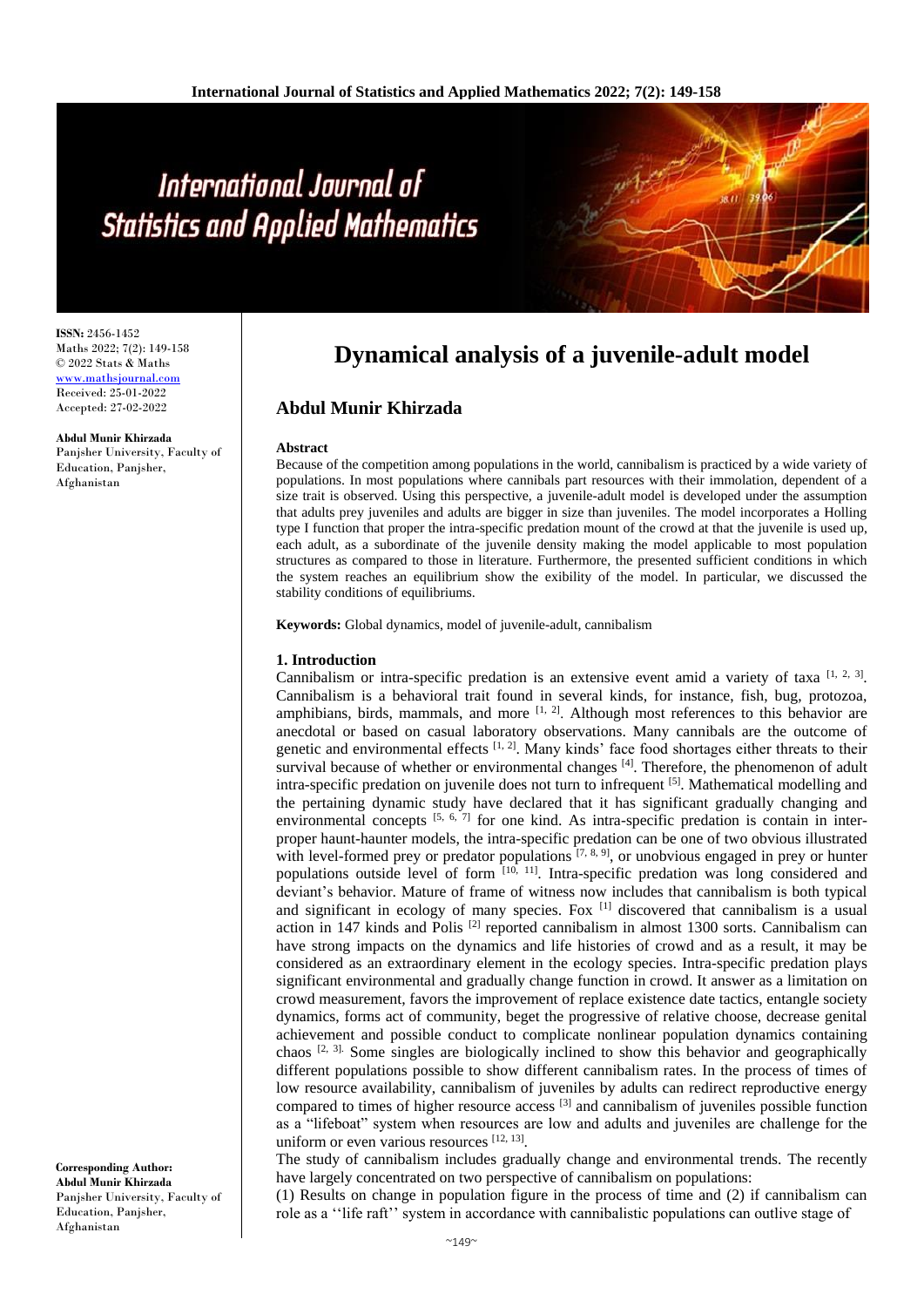male deficiency that would differently outdate noncannibalistic populations  $[12, 14]$ . As a regard to the before, asked population dynamics of cannibals contain a different of regimes for instance equilibrium, serial cycles, intermittent cycles and chaotic dynamics [15, 16]. Cannibalism has been applied to confirm population dynamics [7], nevertheless this forecast is based on the hypothesis that cannibals do not achievement any authority from cannibalizing.

The size to that cannibalism impacts the dynamics of a specified population is such as rest on the co-occurrence of another causes for instance struggle from noncannibalistic relating to or interspecies struggle and haunt, due to several cannibals portion resources with their sufferers, the after that possible contest with cannibals for this parted resource  $[2, 11]$ . Polis recommended that this contest should be a significant factor in the growth of cannibalism in accordance with cannibals profit two from meal on sacrifice and dropping struggle for parted resources. Cannibals mostly have maximum and minimum victim amounts, which rest on their own body size <sup>[2]</sup> and the impacts of cannibalism <sup>[17]</sup>. Mathematical pattern offer us beneficial vision into the prospective result of intra-specific predation demeanor on population dynamics. The dynamic models for intra-specific predation type contain time of discrete variance equation model, progress-time ordinary differential equation (ODE) pattern and first-order hyperbolic partial differential equation (PDE) pattern, etc. Their pattern displays that intra-specific predation treatment can control number of population, improve the survival of the kinds, engender disability, etc.

The occurrence that matures prey on juveniles of the same kinds has been generally accepted in world  $[3]$ , has been the subject of a broad mathematical written action and various kind of pattern approaches have been projected [19].

These studies are important for good reasons. The part of cannibalism in population dynamics is vague. Particularly, several attempts have been dedicated in these history to found the function of cannibalism in becoming stable or undermining population periods and the impact is not still totally admitted. The encasement discussed here are more influential: such as, Dieckmann *et al*.  $^{[15]}$  discovered that population fluctuation possible upheld by egg cannibalism, Hastings  $^{[16]}$ , Tribolium, Desharnais and Liu discovered in a Tribolium model that cannibalism is destabilizing [18]. Cushing first showed two a constant and a destabilizing consequence of cannibalism in a separate pattern and then, for number- anatomy pattern, he decided that population fluctuations are cause principally to size base more than cannibalism [20].

As a result, it is hard to get general implications and a need of deеper research of cannibalism in several biologic order arises. Also these researches uncover very attractive mathematical complications. Between the others, it show our focus to improve a juvenile-mature pattern hardly supposing that adults haunt on juveniles. The original objective of my study is to offer the universal research of model (2.1).

This study contains of six parts. In part. 2, it improve a juvenile-adult model to portray the dynamics of a cannibalistic types. In part. 3, it do a primary study of the model, that contains nondimensionalization, focal stability of disappearance equilibrium, and the factor. In parts. 4 and 5, this do the universal study. In part. 6, we summarize our results.

**2. Model Formulation**: As powerful tools, mathematical models play important roles in accounting for positive and negative feedbacks inherent in cannibalism. Literature search shows that most of dynamical models for cannibalistic populations are in other-time difference equation models or age/size structured first order hyperbolic equation models. In my study, we improve a juvenile-adult model by hardly supposing that adults haunt on juveniles, based on the fact that cannibals are almost most of the time greater than their sacrifices. Let  $x(t)$  and  $y(t)$  indicate the figure or density of juveniles and adults, separately at time *t*. The mathematical model describing population reproduction, growth, and mortality is specified by

$$
\begin{cases}\n\frac{dx}{dt} = by - gx - mx - min\{cx, M\}y, \\
\frac{dy}{dt} = gx - \mu y - ky^2 + e \min\{cx, M\}y.\n\end{cases}
$$
\n(2.1)

with a positive initial condition, it specifies the initial density of adolescents and matures. The model parameters  $b, q, m, k, c, M, \mu, e$  are all affirmative coefficients. *b* is the breeding rate; *g* is the puberty rate at that juveniles develop into adolescents; m and  $\mu$  are mortality rates of juveniles and adults, individually; k is the contest coefficient; The term  $min\{cx, M\}$  =  $p(x)$  (where c and M are affirmative stables) shows the Holling kind I function reply that determines the rate of cannibalism for the population in that adolescents are use up, per mature, as a function of the juvenile density. The function  $p(x)$  indicates that the assumption rate is a linearly incrementing function accordance to the juvenile density when the density of juveniles is lower than the threshold value  $\frac{M}{c}$  and that the using up rate is a stable M once the juvenile density go beyond the threshold value  $\frac{M}{c}$ . The term  $ep(x)y$  means that cannibalism decreases adult mortality by given that a further source of energy, where  $0 < e \le 1$  is the cause of change.

## **3. Elementary model of study**

To make things easier the challenge and facilitate of study, we nondimensionalize system (2.1) by introducing the below aspect less quantities:

$$
\tilde{t} = bt, \tilde{x} = \frac{c}{b}x, \tilde{y} = \frac{c}{b}y, \tilde{m} = \frac{m}{b}, \tilde{g} = \frac{g}{b}, \tilde{k} = \frac{k}{c}, \tilde{\mu} = \frac{\mu}{b}, \tilde{M} = \frac{M}{b}
$$

We drop the tildes for notational easly, and our system reduces to

$$
\begin{cases}\n\frac{dx}{dt} = y - (m+g)x - \min\{x, M\}y, \\
\frac{dy}{dt} = gx - \mu y - ky^2 + e \min\{x, M\}y.\n\end{cases}
$$
\n(3.1)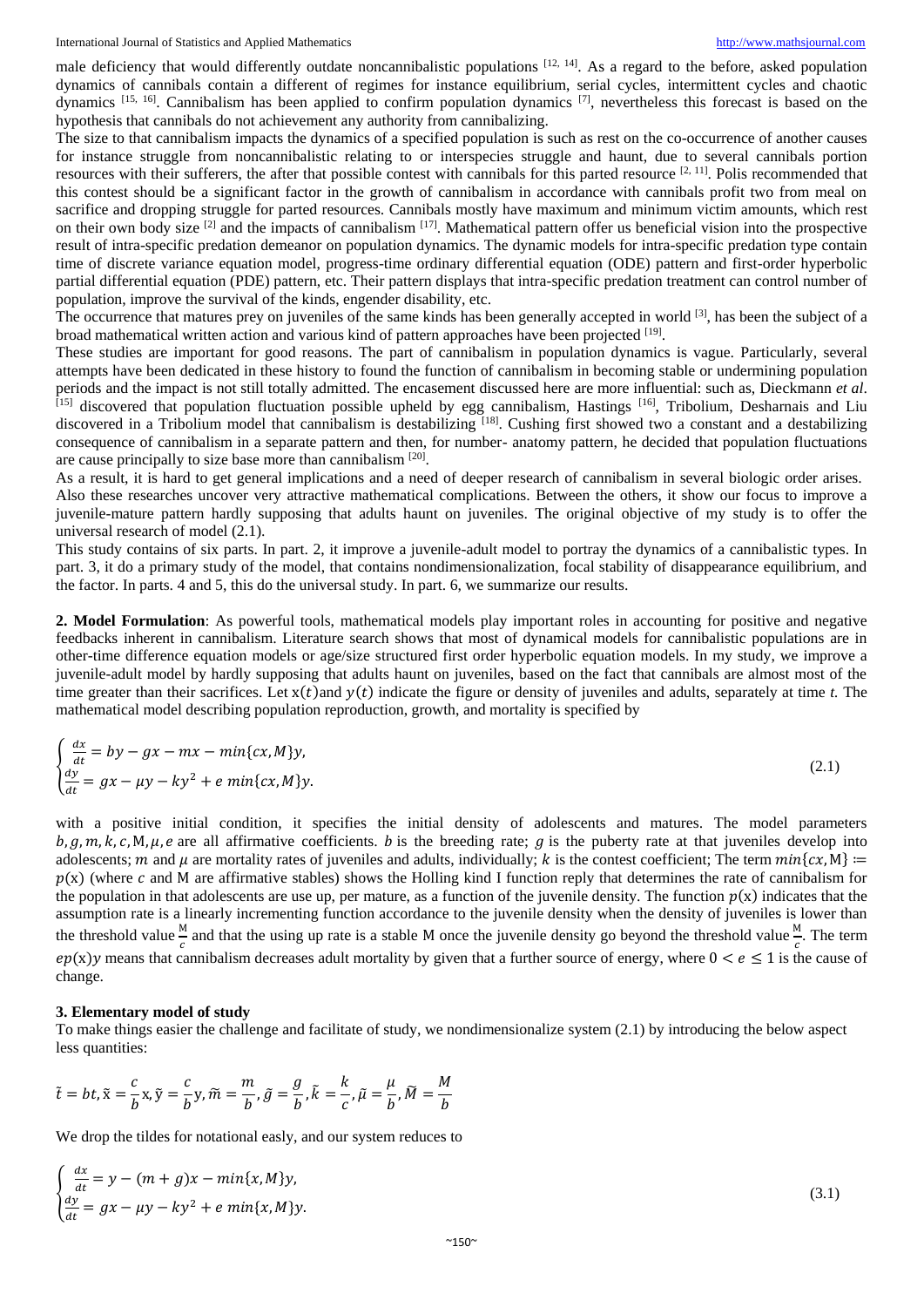Evidently, system (3.1) has a unique boundary equilibrium  $E_0(0,0)$ , at which the population extirpates. The linearized matrix of system (3.1) at  $E_0$  is and its eigenvalues are.

$$
J(E_0) = {\binom{-(m+g)}{g}} \frac{1}{-\mu},
$$
  

$$
\lambda_{1,2} = \frac{1}{2} {\binom{-m - g - \mu \pm \sqrt{(m + \mu + g)^2 - 4((g + m)\mu - g)}}}.
$$

Thus, if  $\mu > \frac{g}{m}$  $\frac{g}{m+g}$ , then  $\lambda_1 < \lambda_2 < 0$ , it means that  $E_0$  is a stable node; if  $\mu < \frac{g}{m+g}$  $\frac{y}{m+y}$ , after that  $\lambda_1 < 0 < \lambda_2$ , it means that  $E_0$  is an unstable saddle and the unstable path is(1,  $\lambda_2 + m + g$ ); if  $\mu = \frac{g}{m}$  $\frac{y}{m+g}$ , then  $\lambda_1 < \lambda_2 = 0$ , the stability of  $E_0$  relates on high discipline terms, will be debated future

After to the unique aspect parameters, the situation  $\mu < \frac{g}{m}$  $\frac{g}{m+g}$  is equivalent to  $b > \mu(\frac{g+m}{g})$  $\frac{dm}{g}$ ), which suggests that for fixed population mortality rates and puberty rate, the population perseveres if the reproductive rate is high enough. Let

$$
f_1(x,y) = y - (m + g)x - min\{x, M\}y = \begin{cases} (1 - x)y - (m + g)x, 0 \le x \le M; \\ (1 - M)y - (m + g)x, x > M, \end{cases}
$$
(3.2)

And

$$
f_2(x,y) = gx - \mu y - ky^2 + e \min\{x, M\}y = \begin{cases} gx - \mu y - ky^2 + exp, 0 \le x \le M; \\ gx - \mu y - ky^2 + eMy, x > M. \end{cases}
$$
(3.3)

If  $M \ge 1$  then  $\frac{dx}{dt} = f_1(x, y) < 0$  for  $x \ge 1$  and  $y \ge 0$ , that is, any answer  $(x(t), y(t))$  with  $x(0) \ge 1, y(0) \ge 0$  will cross through the line  $x = 1$  from right to left and ultimately enter into the domain  $(x, y)$ :  $0 \le x \le 1$ ,  $y \ge 0$ , that is affirmatively stable for the flow totally by system (3.1).

Hereafter this study system (3.1) in the below 2 cases:  $M \ge 1$  and  $0 < M < 1$ .

#### **4. The case**  $M \ge 1$

In this case system (3.1) becomes

$$
\begin{cases}\n\frac{dx}{dt} = f_1(x, y), \\
\frac{dy}{dt} = f_2(x, y),\n\end{cases} \tag{4.1}
$$

Where

$$
f_1(x, y) = y - (m + g)x - xy,
$$
  

$$
f_2(x, y) = gx - \mu y - ky^2 + exp.
$$

According to define the survival equilibria of system (4.1), this calculate the nullclines. A survival equilibrium exists if and just if the x –nullcline and the y –nullcline interchange in the inner of the first quadrant on the  $xy$  –plane. By setting  $f_1(x, y) = 0$ , it find the x −nullcline in the first quadrant:

$$
y - (m + g)x - xy = 0
$$
  

$$
x = \frac{y}{m + g + y} := \phi_1(y), y \ge 0
$$

For  $y \ge 0$ , the function  $\phi_1(y)$  has the below feature:

$$
\phi_1(0) = 0, \lim_{y \to +\infty} \phi_1(y) = 1, \phi_1'(y) > 0.
$$

Hence feature tell us that  $\phi_1(y)$  is a monotonically rising function with horizontal asymptote  $x = 1$ . The same, the y –nullcline in the first quadrant may this cover by setting  $f_2(x, y) = 0$ , showen by

$$
gx - \mu y - ky^2 + exp = 0x = \frac{y(ky + \mu)}{g + ey} \coloneqq \phi_2(y), y \ge 0.
$$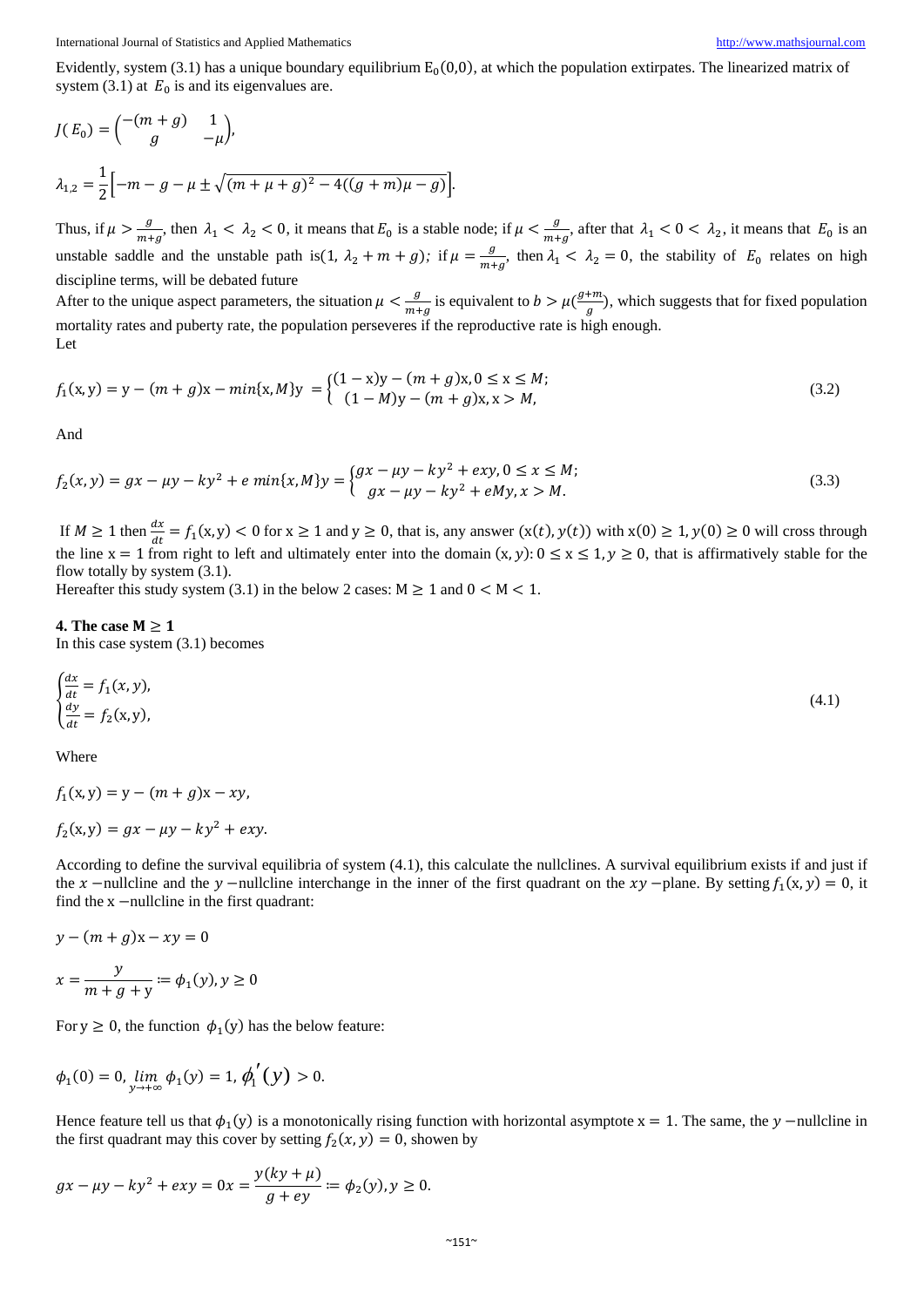When  $y \ge 0$ , the function  $\phi_2(y)$  satisfies

$$
\phi_2(0) = 0, \lim_{y \to +\infty} \phi_2(y) = +\infty, \phi_2'(y) > 0,
$$

Which suggests that  $\phi_2(y)$  is a monotonically incrementing function with tangent asymptotex =  $\frac{k}{e}$  $\frac{k}{e}(y-g+\frac{\mu}{k})$  $\frac{\mu}{k}$ ).

## **4.1** The case  $\mu > e$

It first display that in this case the explanations of system (4.1) with positive primary data are at all times positive and finally bounded.

**Theory 4.1.** All explanations of system (4.1) with primary situations  $x(0) \ge 0$  and  $y(0) \ge 0$  will approach, enter and remain in the rectangular area,

$$
\Omega_0 = \left\{ (x, y) | 0 \le x \le 1, 0 \le y \le \frac{g}{\mu - e} \right\}.
$$

**Proof.** Since  $\frac{dx}{dt}\Big|_{x=0} = y > 0$ ,  $\frac{dx}{dt}\Big|_{x=1} = y < 0$ , for  $0 \le x \le 1$  and  $\frac{dy}{dt}\Big|_{y=0} = gx > 0$ .

If 
$$
y > \frac{g}{\mu - e}
$$
, then  $\frac{dy}{dt} = gx - \mu y - ky^2 + exy \le g - \mu y + ey = g - (\mu - e)y < 0$ , so,  $0 \le y \le \frac{g}{\mu - e}$ .

Thus, we will just study solutions of system (4.1) with primary circumstances  $x(0)$ ,  $y(0) \in \Omega_0$ . Note that  $\frac{\partial f_1}{\partial x} + \frac{\partial f_2}{\partial y} = -(m + g)$  $y - \mu - 2ky + ex < 0$  in  $\Omega_0$ , since  $\mu > e$ , there is no closed orbit lying and staying in  $\Omega_0$  by Bendixson-Dulec criteria. Therefore combining theorem (4.1), it have the bellowing consequence.

**Theory 4.2.** The structure  $(4.1)$  has no any closed orbit.

Currently it have to find the interior equilibria of the system (4.1), for the reason it have to set:

$$
f_1(x, y) = f_2(x, y) = 0
$$

so that implies,  $\phi_1(y) = \phi_2(y)$  we will define thus the y -coordinate of an inner equilibrium of system (4.1) is an affirmative solution of the equation  $\phi(y) = 0$ ,  $y \in (0, +\infty)$ , that is possible to write it again as

$$
\phi(y) = \phi_1(y) - \phi_2(y) = \frac{y}{m + g + y} - \frac{y(ky + \mu)}{g + ey}
$$
  
\n
$$
\phi(y) = \frac{y}{m + g + y} - \frac{y(ky + \mu)}{g + ey}
$$
  
\n
$$
\phi(y) = \frac{-yh(y)}{(g+ey)(m+g+y)}, y \in [0, +\infty),
$$
\n(4.2)

Where

$$
h(y) = ky^2 + d_1y + d_2, d_1 = k(g+m) + \mu - e, d_2 = (g+m)\mu - g.
$$
 (4.3)

It have

$$
\phi_1(y) = \frac{y}{m + g + y} := x, y \ge 0
$$

$$
\phi_2(y) = \frac{y(ky + \mu)}{g + ey} := x, y \ge 0
$$

It have found  $x$  and it is part of the resolution, we have to fined y by solving the quadratic equation this will get

$$
\phi_1(y) = \phi_2(y)
$$
  

$$
\phi_1(y) - \phi_2(y) = 0 \Rightarrow \phi(y) = 0
$$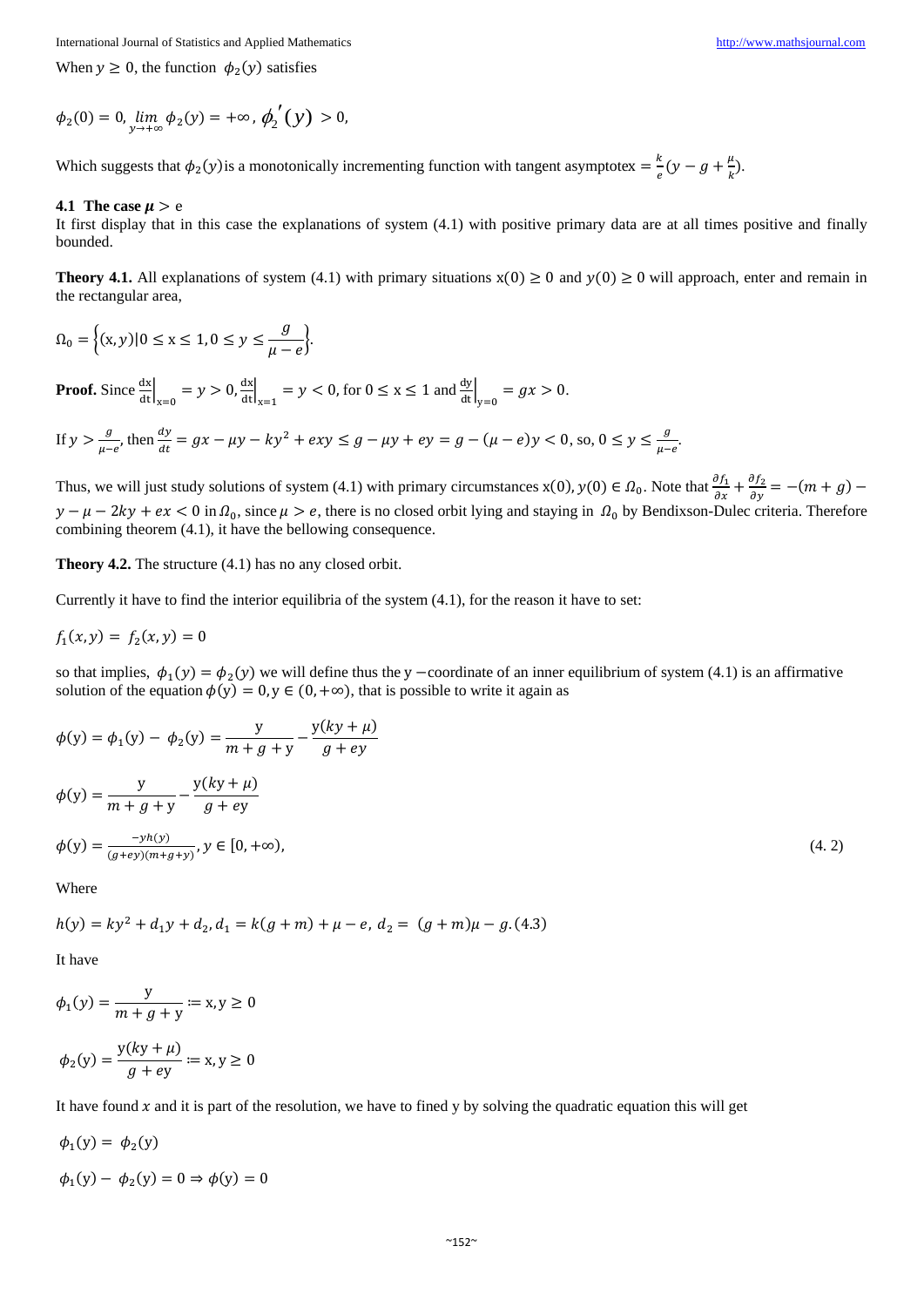$$
\phi(y) = \frac{-y[ky^{2} + (km + kg + \mu - e)y + (m + g)\mu - g]}{(g + ey)(m + g + y)}
$$

We can see that the denominator is positive for every  $y \ge 0$ . Now we need to find the positive solution of this equation:

 $ky^{2} + (km + kg + \mu - e)y + (m + g)\mu - g = 0, y \ge 0$ 

We discuss the existence or nonexistence of the affirmative answers of the above equation:

 $h(v) = 0, v \ge 0$ 

Hence, we find

 $\lim_{y\to+\infty} h(y) \to +\infty > 0, k > 0$  so,  $h(y)$  is a quadratic function the above equation. If  $h(0) = d_2 < 0$  (i.e.,  $\mu < \frac{g}{m_1}$ )  $\frac{y}{m+g}$ , there is only one  $y_1 \in [0, +\infty)$  so that  $h(y_1) = 0$ , hence, there exists a unique interior equilibrium point  $E_1(x_1, y_1)$  with  $x_1 = \phi_1(y_1)$  $\phi_2(y_1)$ .



**Fig 4.1:** When  $h(0) < 0$ .

If  $h(0) = d_2 > 0$  (*i.e.*,  $\mu > \frac{g}{m_1}$  $\frac{y}{m+g}$ ), we have two cases: If  $d_1 > 0$ , axis of symmetry,  $y = -\frac{d_2}{dx}$  $\frac{u_2}{2k}$  < 0 so if  $y > 0$ , then  $h(y) < 0$ , that suggests the system has no interior equilibrium point.

If  $d_1 < 0, y = -\frac{d_2}{2k}$  $\frac{u_2}{2k} > 0$ ,

If  $\Delta > 0$ , then exist  $0 < y_1 < y_2 < +\infty$ , as that  $h(y_1) = h(y_2) = 0$ , has two interior equilibrium  $E_1(x_1, y_1)$  and  $E_2(x_2, y_2)$ . If  $\Delta < 0$ , then not interior equilibrium point. If  $\Delta = 0$ , only exist uniqueness interior equilibrium point  $E_1(x_1, y_1)$ .

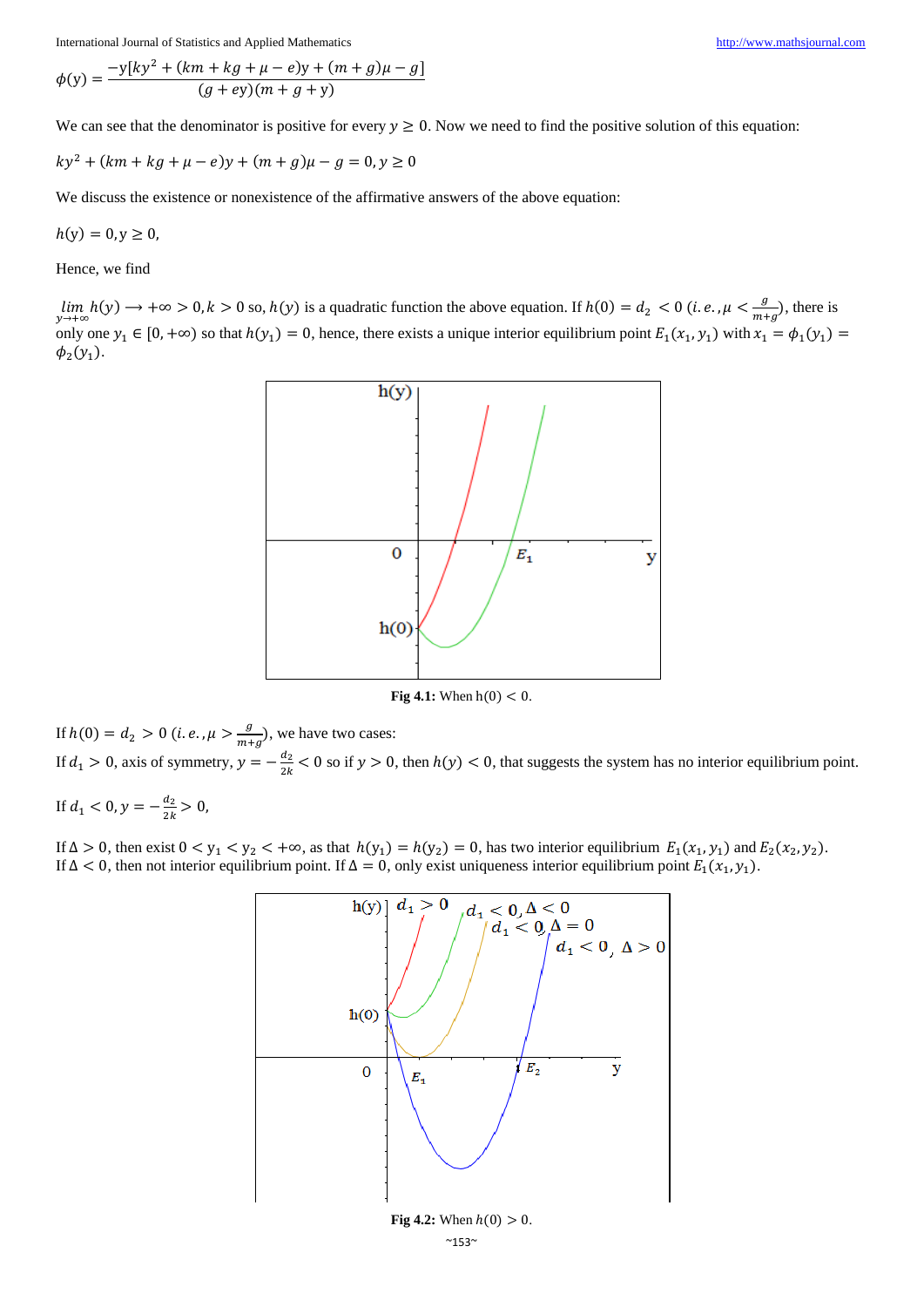Finally, we remark that if  $h(x) = d_2 = 0$  (*i.e.*,  $\mu = \frac{g}{m_1}$  $\frac{g}{m+g}$ ), we have also two cases: I. If  $d_1 > 0$ , axis of symmetry,  $y = -\frac{d_2}{dx}$ 

 $\frac{a_2}{2k}$  < 0, so if  $y > 0$ , then  $h(y) > 0$ , that suggests the system has no interior equilibrium point.

II. If  $d_1 < 0, y = -\frac{d_2}{2k}$  $\frac{u_2}{2k} > 0$ , there exists a unique interior equilibrium point  $E_1(x_1, y_1)$ .



**Fig 4.3:** When  $h(0) = 0$ .

Brief the top of argument, it arrive at the below consequence.

### **Theory 4.3**

- 1. whether  $\mu \geq \frac{g}{m}$  $\frac{g}{m+g}$  and  $k(m+g) + \mu > e$ , or  $\mu > \frac{g}{m+g}$  $\frac{y}{m+g}$  and  $\Delta < 0$ , then system (4.1) only has a stable trivial equilibrium  $E_0$ .
- 2. If  $\mu < \frac{g}{m}$  $\frac{g}{m+g}$ , or  $\mu = \frac{g}{m+g}$  $\frac{y}{m+g}$  and  $k(m+g) + \mu < e$ , thus system (4.1) has an unstable trivial equilibrium  $E_0$  and a unique positive stable node  $E_1$ .
- 3. If  $\mu > \frac{g}{m}$  $\frac{y}{m+g}$ ,  $k(m+g) + \mu < e$ , and  $\Delta > 0$ , thus system (4.1) has a stable trivial equilibrium  $E_0$  and two affirmative equilibrium  $E_1$  and  $E_2$  with  $E_1$  being unstable saddle and  $E_2$  being stable node.
- 4. If  $\mu > \frac{g}{m}$  $\frac{y}{m+g}$ ,  $k(m+g) + \mu < e$  and  $\Delta = 0$ , thus system (4.1) has a stable trivial equilibrium  $E_0$ , and a unique affirmative saddle-node  $E_{1,2}$ .

**Proof**. According to Theorem 4.2, we will explain and prove the stable solution we got, the linearized matrix of system (4.1) at  $E_1(x_1, y_1)$  is

$$
J(E_1) = \begin{pmatrix} \frac{\partial f_1}{\partial x}(x_1, y_1) & \frac{\partial f_1}{\partial y}(x_1, y_1) \\ \frac{\partial f_2}{\partial x}(x_1, y_1) & \frac{\partial f_2}{\partial y}(x_1, y_1) \end{pmatrix}.
$$

The trace of  $J(E_1)$  is,

$$
f_1(x,y) = y - (m+g)x - xy,
$$

$$
f_2(x,y) = gx - \mu y - ky^2 + exp,
$$

$$
TrJ(E_1) = \frac{\partial f_1}{\partial x}(x_1, y_1) + \frac{\partial f_2}{\partial y}(x_1, y_1) = -(m+g) - y_1 - \mu - 2ky_1 + ex_1,
$$

meanwhile, the determinant of  $J(E_1)$  is

$$
DetJ(E_1) = \frac{\partial f_1}{\partial x} \cdot \frac{\partial f_2}{\partial y} - \frac{\partial f_1}{\partial y} \cdot \frac{\partial f_2}{\partial x}
$$

$$
= \frac{\partial f_1}{\partial x} \cdot \frac{\partial f_2}{\partial x} \left[ \phi_1'(y) - \phi_2'(y) \right]
$$

Here we omit the variable  $(x_1, y_1)$ . Since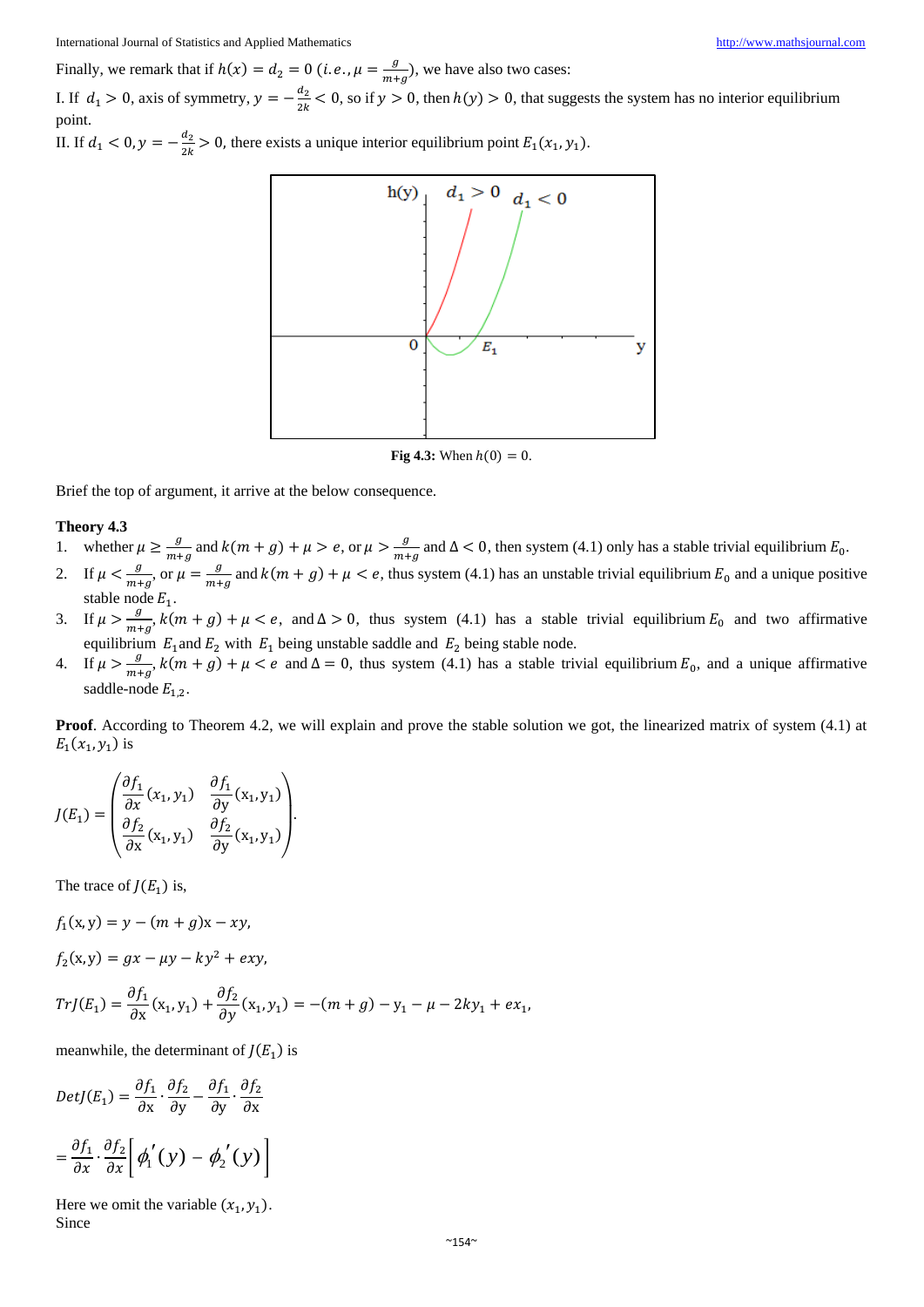$$
f_1(x, y) = y - (m + g)x - xy,
$$
  
\n
$$
f_2(x, y) = gx - \mu y - ky^2 + exp,
$$
  
\n
$$
TrJ(E_i) = -(m + g) - y_i - \mu - 2ky_i + ex_i = \frac{y_i}{x_i} - \frac{gx_i}{y_i} - ky_i < 0,
$$
  
\n
$$
y = y = g_1 + g_2 + g_3 = \frac{gy_i}{x_i} - \frac{gx_i}{y_i} - ky_i < 0,
$$

 $x_i$ ,  $y_i$  are solution to the equations,

$$
\begin{aligned} \left\{ \begin{aligned} y_i - (m+g)x_i - x_i y_i &= 0, \\ \left\{ g x_i - \mu y_i - k y_i^2 + e x_i y_i &= 0, \right. \end{aligned} \right. \\ \left. \begin{aligned} \hat{\phi}(y) &= \hat{\phi}_1(y) - \hat{\phi}_2(y) &= -\frac{\left[ h(y) + y h'(y) \right] (g+m+y)(g+ey) - y h(y) [g+ey+e(m+g+y)]}{(g+m+y)^2 (g+ey)^2} \end{aligned} \right. \end{aligned}
$$

$$
\phi'(y) = \phi_1'(y) = -\frac{y_i h'(y_1)(m+g+y_i)(g+ey_i)}{(m+g+y)^2(g+ey)^2}
$$

So  $DetJ(E_i) = y_i h'(y_i)$ 

We will discuss the stability of interior equilibrium points,

- 1. If  $\mu < \frac{g}{m}$  $\frac{g}{m+g}$ , then  $h'(y_1) > 0$  and  $detJE_1 > 0$ , so  $E_1$  is stable node.
- 2. If  $\mu > \frac{g}{m}$  $\frac{y}{m+g}$ , we have two cases:
- i. If  $k(m + g) + \mu > e$ , no positive equilibria.
- ii. If  $k(m + g) + \mu < e$ , then we discussion about  $\Delta$ ,

If  $\Delta > 0$  has two interior equilibria  $E_i(x_i, y_i)$ ,  $x_1 < x_2$ , and  $h'(y_1) < 0$ ,  $h'(y_2) > 0$ , then  $E_1$  is an unstable saddle,  $E_2$  is a stable node.

If  $\Delta$  < 0, no positive equilibria. If  $\Delta = 0$ , then  $E_1 = E_2$  is a saddle-node. If  $\mu = \frac{g}{m}$  $\frac{y}{m+g}$ , we have two cases: If  $k(m + g) + \mu > e$ , no positive equilibria.

If  $k(m + g) + \mu < e$ ,  $h'(\mathcal{Y}_1) > 0$ , then  $E_1$  is a stable node.

**5.** The case  $0 < M < 1$ It revision system (3.1) as

$$
\begin{cases}\n\frac{dx}{dt} = f_1(x, y), \\
\frac{dy}{dt} = f_2(x, y),\n\end{cases} (5.1)
$$

where  $f_1(x, y)$  and  $f_2(x, y)$  are showed by (3.2) and (3.3), in order . Solving the equation  $f_1(x, y) = 0$ ,

$$
y = \begin{cases} \frac{(m+g)x}{1-x}, 0 \le x \le M; \\ \frac{(m+g)x}{1-M}, x > M; \end{cases}
$$
 (5.2)

solving the equation  $f_2(x, y) = 0$ ,

$$
x = \begin{cases} \frac{ky^2 + \mu y}{g + \epsilon y}, 0 \le x \le M; \\ \frac{\mu y + ky^2 - \epsilon My}{g}, x > M; \end{cases}
$$
 (5.3)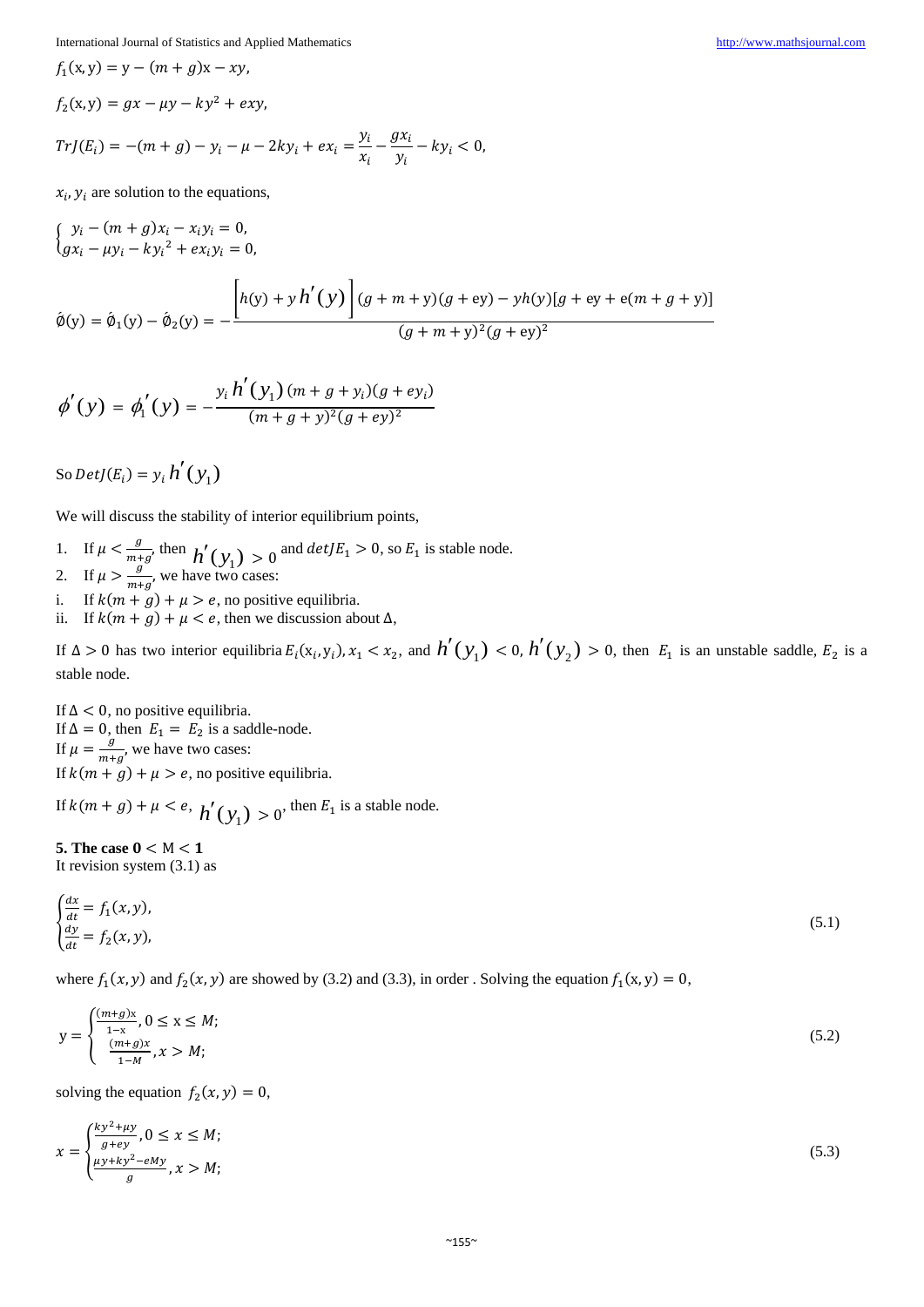International Journal of Statistics and Applied Mathematics [http://www.mathsjournal.com](http://www.mathsjournal.com/) so that,

and

$$
\begin{cases}\n y = \frac{(m+g)x}{1-M}, x > M; \\
 k(g+m)y + (\mu - eM)(m+g) - (1-M)g = 0;\n\end{cases}
$$

Then we have

$$
(em+eg-g)x^2 + (km+kg-\mu-e)(m+g)x + 2gx + \mu(m+g) - g = 0, 0 \le x \le M
$$

and

$$
k(m+g)^2x + (\mu - eM)(m+g)(1-M) - (1-M)^2g = 0, x > M;
$$

Where

$$
h^{-}(x) = (em + eg - g)x^{2} + a_{1}x + a_{2},
$$
  
\n
$$
a_{1} = (km + kg - \mu - e)(m + g) + 2g, a_{2} = \mu(m + g) - g;
$$
  
\n
$$
h^{+}(x) = k(m + g)^{2}x + (\mu - eM)(m + g)(1 - M) - (1 - M)^{2}g = 0.
$$
\n(5.4)

We need analyze the intersects of the  $h^-(x)$ ,  $h^+(x)$  and the  $x - axis, h^-(0) = \mu(m + g) - g$ ;

$$
h^{-}(M) = (em + eg - g)M^{2} + a_{1}M + a_{2};
$$
  
\n
$$
\Delta = a^{2} - 4(em + eg - g)a_{2} \text{ Let}
$$
  
\n
$$
h(x) = \begin{cases} h^{-}(x), 0 \le x \le M; \\ h^{+}(x), x > M; \end{cases}
$$
\n(5.5)

Thus the x -coordinate of an interior equilibrium of system (4.1) is a affirmative explanation of the equation  $h(x) = 0$ . It is easy to see that  $h^-(M) = h^+(M)$  for the reason that the function  $h(x)$  is progressive for  $x \ge 0$ . Also if the discriminant, If  $\Delta > 0$  thus the quadratic equation  $h^-(x)$  has two real roots:

$$
\alpha_1 := \frac{-a_1 - \sqrt{\Delta}}{2(em + eg - g)}, \alpha_2 := \frac{-a_1 + \sqrt{\Delta}}{2(em + eg - g)}
$$
\n
$$
\text{If } \Delta = 0 \text{, then } \alpha_1 = \alpha_2 = -\frac{-a_1}{2(em + eg - g)}, \text{ if } \Delta < 0 \text{, no real root.}
$$
\n
$$
\tag{5.6}
$$

In terms of the sign of  $h^-(0)$ , it attend the bellowing three cases.

**Case (i)**  $h^{-}(0) = a_2 > 0$ , that is,  $\mu > \frac{g}{m+1}$  $\frac{y}{m+g}$  and if  $em + eg - g < 0$ . In this case  $\Delta > 0$  and  $\alpha_1 < 0$ , thus the figure of equilibria of system (4.1) related on the magnitude of  $\alpha_2$  and M.

(ia) If  $0 < M < \alpha_2$ , then  $h(M) > 0$ , so  $h(x) > 0$  for all  $x \ge 0$ , it denote that system (4.1) has no affirmative equilibria and the extirpation equilibrium  $E_0$  is GAS hence  $E_0$  is stable when  $\mu > \frac{g}{m}$  $\frac{y}{m+g}$ .

(ib) If  $M > \alpha_2$ , then  $h^-(M) = h^+(M) < 0$ , since there exist  $x_1 \in (0, M)$  and  $x_2 \in (M, +\infty)$  such that  $h^-(M) = h^+(M) = 0$ , which suggests that system (4.1) has two affirmative equilibria  $E_1(x_1, y_1)$  and  $E_2(x_2, y_2)$ . Therefore,  $E_1$  is unstable saddle and  $E_2$  is stable node.

(ic) If  $M = \alpha_2$ , then  $h(M) = 0$ , then the saddle  $E_1$  and the node  $E_2$  stilly approach together in the case  $M > \alpha_2$  and collide together, become a saddle-node.

 $h^{-}(0) = a_2 > 0$ , that is,  $\mu > \frac{g}{m+1}$  $\frac{g}{m+g}$  if  $em + eg - g > 0$ , the discriminant  $\Delta$  perhaps affirmative, or negative, even zero. If  $\Delta > 0$ , we have two cases:

(i) If  $a_1 > 0$ , no affirmative equilibrium.

(ii) If  $a_1 > 0$ , then  $0 < a_1 < a_2$ ,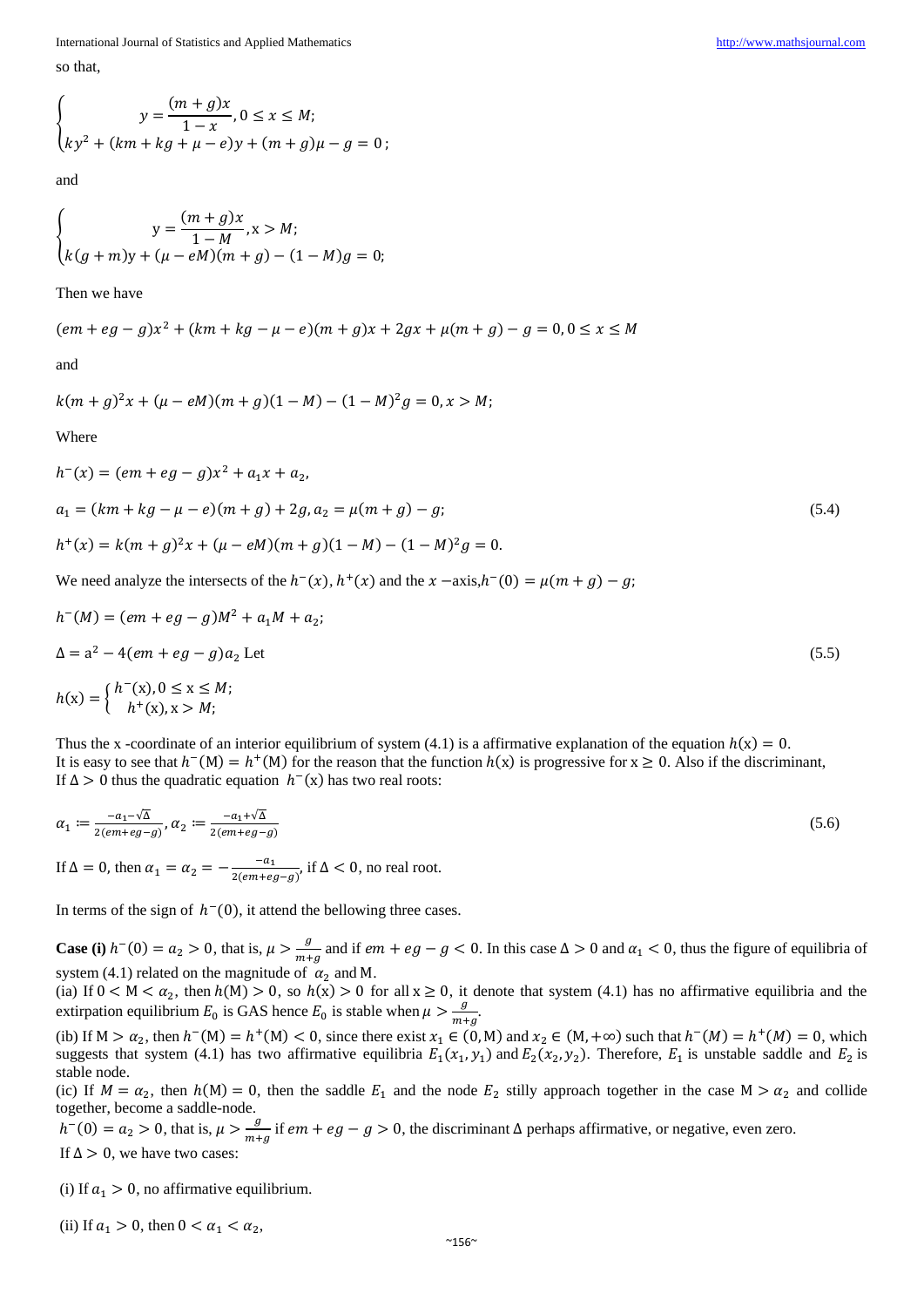If  $M < \alpha_1$ , no affirmative equilibrium.

If  $\alpha_1 < M < \alpha_2$ , then exist  $x_1 \in (0, M)$  and  $x_2 \in (M, +\infty)$  like that  $h^-(x_1) = h^+(x_2) = 0$ , so, the system has two positive equilibrium point  $E_1(x_1, y_1)$  and  $E_2(x_2, y_2)$ . Therefore  $E_1$  is unstable saddle and  $E_2$  is stable node.

If  $M > \alpha_2$ ,  $h^-(M) > 0$ , exist  $0 < x_1 < x_2 < M$ , so that  $h^-(x_1) = h^+(x_2) = 0$  the system has two positive equilibrium point  $E_i(x_i, y_i)$ ,  $(i = 1, 2)$ . Therefore  $E_1$  is unstable saddle and  $E_2$  is stable node.

If  $\Delta = 0$ , also we have two cases: (i) If  $a_1 > 0$ , no affirmative equilibrium.

(ii) whether  $a_1 < 0$ , then  $0 < a_1 = a_2$ ,

If  $M < \alpha_1$ , no positive equilibrium.

If  $M > \alpha_1$ , only one positive equilibrium. Such that it is unstable saddle.

If  $\Delta$  < 0, we do not have any equilibrium

**Case (ii)**  $h^{-}(0) = a_2 < 0$ , it is,  $\mu < \frac{g}{m+1}$  $\frac{g}{m+g}$  and if  $em + eg - g < 0$ , then  $a_1 > 0$ , the discriminant  $\Delta$  it is possible affirmative, or negative, even zero.

(iia) in the beginning we consider the case  $\Delta > 0$ ,  $0 < \alpha_1 < \alpha_2$ . Then the number of equilibria of system (4.1) related on the magnitude of  $\alpha_1$ ,  $\alpha_2$  and M. If  $0 < M < \alpha_1$ , then  $h(M) < 0$  and there exist  $x_2 \in (M, +\infty)$  such that  $h^-(x_1) = 0$  then the system has a unique equilibrium point. Thus it is stable node.

Also if  $\alpha_1 < M < \alpha_2$  then  $h(M) > 0$  the system has a unique equilibrium.

If  $M > \alpha_2$  then  $h(M) < 0$ , then there exist  $0 < x_1 < x_2 < M$  and  $x_2 \in (M, +\infty)$ ,  $h^-(x_1) = h^-(x_2) = h^+(x_3) = 0$ , which suggests that system (4.1) has three positive equilibria  $E_i(x_i, y_i)$ ,  $(i = 1,2,3)$ ,  $E_1$  and  $E_3$  are stable nodes, but  $E_2$  is an unstable saddle. If  $M = \alpha_1$ , then  $h(M) = 0$ , system (4.5) has a unique positive equilibrium which is GAS.

If  $M = \alpha_2$ , then  $h^-(M) = 0$ , thus there exists  $x_1 \in (0, M)$  and  $x_2 = M$  like that  $h^-(x_1) = h^-(x_2) = 0$ , which show that system (4.5) have two affirmative equilibria  $E_1(x_1, y_1)$  and  $E_2(x_2, y_2)$ . (iib) We at that moment suppose that the discriminant  $\Delta < 0$ . In this case there exists a unique  $x_1 \in (M, +\infty)$  like that  $h^+(x_1)$ , which denote that system (4.1) has a unique affirmative equilibrium  $E_1(x_1, y_1)$ . Therefore  $E_1$  is unstable saddle.

(iic) Currently we consider the case: If  $\Delta = 0$  and  $0 < M < \frac{-a_1}{2(m+n)}$  $\frac{-a_1}{2(em+eg-g)}$ , system (4.5) has a unique positive equilibria  $E_1(x_1, y_1)$ .

If  $\Delta = 0$  and  $M > \frac{-a_1}{2(m+1)}$  $\frac{-a_1}{2(em+eg-g)}$ , the equilibria  $E_1$  and  $E_2$  in the case  $M > \alpha_2$  collide together, become an equilibrium  $E_{1,2}$ , this is a saddle-node and  $E_3$  is also a stable node.

Finally, if  $\Delta = 0$  and  $M = \frac{-a_1}{2(m+n)}$  $\frac{-a_1}{2(em+eg-g)}$ , the equilibria  $E_{1,2}$  and  $E_3$  in the case  $\Delta = 0$  and  $M > \frac{-a_1}{2(em+eg)}$  $\frac{-a_1}{2(em+eg-g)}$  continue to collide together.

If  $h^-(0) = a_2 < 0, \mu < \frac{g}{m+1}$  $\frac{g}{m+g}$  and if  $em + eg - g > 0$ , we have two cases:

(i) If  $h^-(M) < 0$ , then exists a unique  $x_1 \in (M, +\infty)$ , so that  $h^+(x_1) = 0$ , only one positive equilibrium  $E_1(x_1, y_1)$ . Therefore  $E_1$  is stable node.

(ii) If  $h^-(M) > 0$ , then exists a unique  $x_1 \in (0, M)$ , so that  $h^-(x_1) = 0$ , only one positive equilibrium  $E_1(x_1, y_1)$ . Therefore,  $E_1$  is unstable saddle.

**Case (iii)**  $h^{-}(0) = a_2 = 0$ , that is,  $\mu = \frac{g}{m_1}$  $\frac{g}{m+g}$ . In this case the quadratic equation  $h^-(x) = 0$  has two real roots

$$
\alpha_1=0, \alpha_2=\frac{-a_1}{em+eg-g}.
$$

(i) If  $em + eg - g < 0$ , then  $a_1 > 0$  and  $a_2 > 0$ ,

If  $0 < M < \alpha_2$  then  $h^-(M) > 0$ , no positive equilibrium.

If  $M > \alpha_2$ , then  $h^-(M) < 0$ , exists  $x_1 \in (0, M)$  and  $x_2 \in (M, +\infty)$ , such that  $h^-(x_1) = h^+(x_2) = 0$ , the system has two positive equilibrium point  $E_1(x_1, y_1)$  and  $E_2(x_2, y_2)$ . So  $E_1$  is stable node and  $E_2$  is unstable saddle.

(ii) If  $em + eg - g > 0$ ,

If  $a_1 < 0$ , then  $a_2 > 0$ , if  $0 < M < a_2$ , then  $h^-(M) < 0$ , exists  $x_1 \in (M, +\infty)$ , such that  $h^+(x_1) = 0$ , only one positive equilibrium point  $E_1(x_1, y_1)$ . Therefore  $E_1$  is stable node.

If  $M > \alpha_2$ , exists unique  $x_1 \in (0, M)$ , such that  $h^-(x_1) = 0$ , only one positive equilibrium point  $E_1(x_1, y_1)$ . Therefore  $E_1$  is unstable saddle.

If  $a_1 > 0$ , then  $a_2 < 0$ , no positive equilibrium.

#### **6. Conclusion**

In various cannibalistic populations, cannibals portion resources with its sacrifices, resulting in a size-dependent mixing of cannibalistic and contest exchanges, and is an extended behavioral trait in many species. Most of dynamical models for cannibalistic populations are separate-time difference equation models or age/size structured first order hyperbolic equation models.